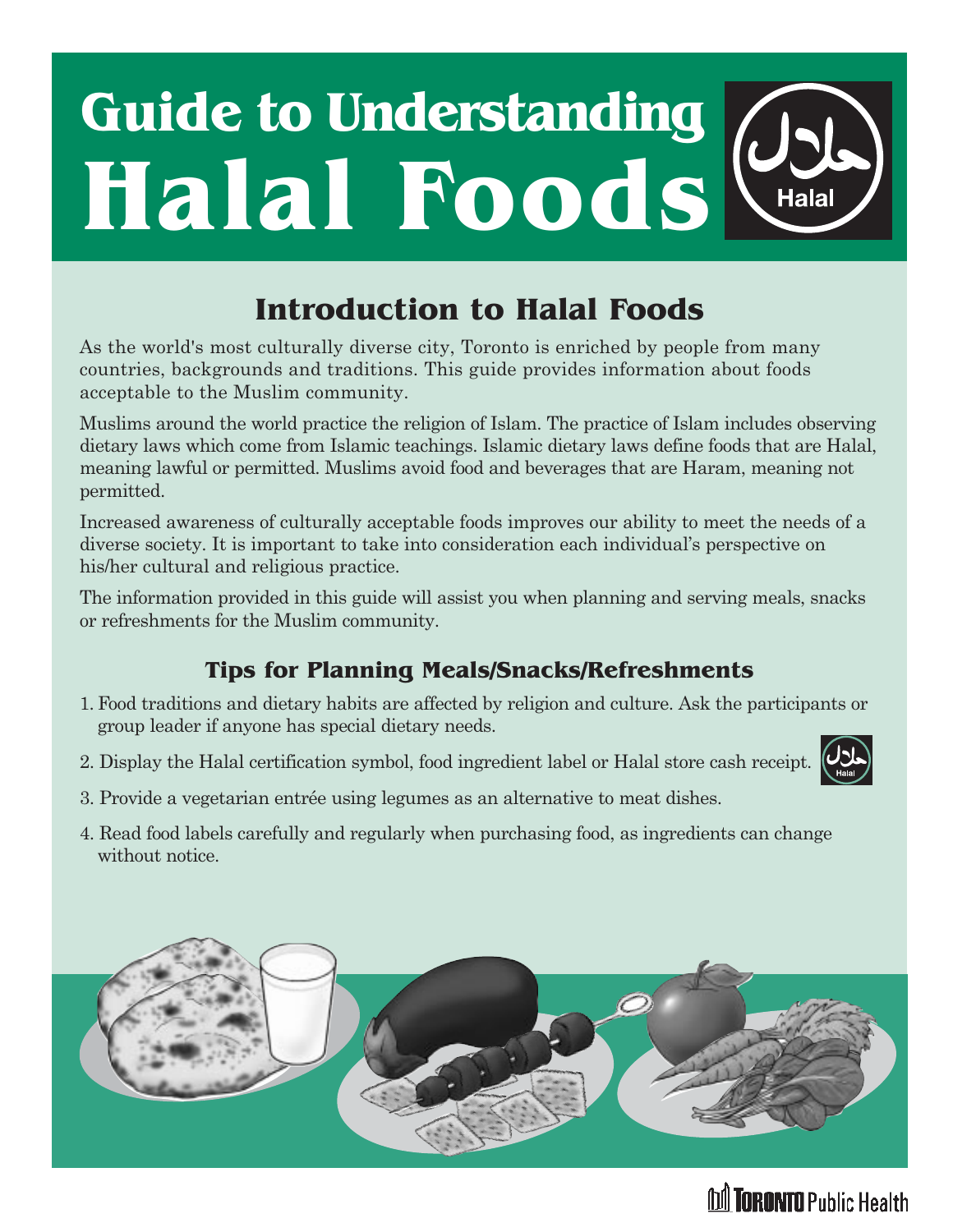| <b>Halal Foods (Permitted Foods)</b>                                                                                                                                                                                                                                                                                                                                                                  | <b>Haram Foods (Not Permitted)</b>                                                                                                                                                                                                                                                                      |  |
|-------------------------------------------------------------------------------------------------------------------------------------------------------------------------------------------------------------------------------------------------------------------------------------------------------------------------------------------------------------------------------------------------------|---------------------------------------------------------------------------------------------------------------------------------------------------------------------------------------------------------------------------------------------------------------------------------------------------------|--|
| <b>Grain Products</b>                                                                                                                                                                                                                                                                                                                                                                                 |                                                                                                                                                                                                                                                                                                         |  |
| $\sqrt{R}$ Rice<br>$\sqrt{\ }$ Pasta<br>✔ Any grain product, such as bread, breakfast cereal or<br>baked goods prepared without Haram ingredients                                                                                                                                                                                                                                                     | X Any grain products prepared with Haram ingredients<br>such as alcohol, animal shortening, lard<br>or pure and artificial vanilla extract (see page 4)                                                                                                                                                 |  |
| <b>Vegetables and Fruit</b>                                                                                                                                                                                                                                                                                                                                                                           |                                                                                                                                                                                                                                                                                                         |  |
| ✓ All vegetables and fruit: raw, dried, frozen or canned.<br>✓ All vegetables and fruit cooked or served with water,<br>butter, or vegetable oils<br>✔ All juices                                                                                                                                                                                                                                     | X Any vegetables and fruit prepared with alcohol, animal<br>shortening, bacon, gelatin, lard or some margarines<br>which contain monoglycerides or diglycerides from an<br>animal source                                                                                                                |  |
| <b>Milk and Milk Products</b>                                                                                                                                                                                                                                                                                                                                                                         |                                                                                                                                                                                                                                                                                                         |  |
| $\sqrt{M}$ lk<br>✔ Yogourt, cheese and ice cream made with bacterial<br>culture or microbial enzymes, e.g. microbial rennet                                                                                                                                                                                                                                                                           | X Cheese, yogourt, ice cream, frozen tofu desserts made<br>with animal rennet, gelatin, lipase, pepsin, pure or<br>artificial vanilla extract or whey                                                                                                                                                   |  |
| <b>Meat and Alternatives</b>                                                                                                                                                                                                                                                                                                                                                                          |                                                                                                                                                                                                                                                                                                         |  |
| ✓ Meat and poultry slaughtered according to Islamic dietary<br>law (Zabihah)<br>$\checkmark$ Seafood<br>$\checkmark$ Eggs<br>✔ Peanut butter<br>√ Nuts, seeds<br>$\sqrt{\ }$ Tofu<br>√ Halal deli meats<br>$\checkmark$ Dried beans, peas and lentils                                                                                                                                                 | X Pork and pork products, e.g. bacon, deli meats, ham and<br>sausage<br>X Meat and poultry not slaughtered according to Islamic<br>dietary law<br>X Canned beans, peas and lentils containing pork<br>X Any meat and meat alternative dish prepared with<br>alcohol, pork products or animal shortening |  |
| <b>Other</b>                                                                                                                                                                                                                                                                                                                                                                                          |                                                                                                                                                                                                                                                                                                         |  |
| ✔ Beverages: carbonated drinks, fruit juice, punch, cocktails,<br>tea and coffee<br>✔ Fats and oils: butter, margarine, mayonnaise, vegetable oils<br>and some salad dressings<br>√ Miscellaneous: chutneys, coconut milk, jam, pickles, spices<br>✓ Desserts made with agar and/or carrageenan base only<br>✔ Sweeteners: honey, sugar, syrup, chocolate liquor (roasted<br>ground cocoa bean syrup) | X Beverages: beer, wine, alcohol, liqueur<br>X Fats and oils: animal shortening, lard<br>X Miscellaneous: chocolates/candies made with alcohol<br>or pure or artificial vanilla extract<br>X Desserts made with gelatin<br>X Sweeteners: chocolate liqueur (made from alcohol)                          |  |
| <b>Combination Food</b>                                                                                                                                                                                                                                                                                                                                                                               |                                                                                                                                                                                                                                                                                                         |  |
| ✓ Main dish entrées: any Zabihah meat or alternative dish,<br>pizza, pasta or rice prepared without Haram foods and<br>ingredients<br>✔ Soups/sauces: any made without Haram foods and<br>ingredients<br>✔ Desserts and sweets: any made without alcohol, or<br>without pure or artificial vanilla extract or any other<br>Haram ingredient                                                           | X Main dish entrées: any combination foods prepared with<br>Haram foods and ingredients<br>X Soups/sauces: any prepared with Haram foods and<br>ingredients<br>X Desserts and sweets: any prepared with alcohol, pure or<br>artificial vanilla extract or any other Haram ingredient                    |  |

## **M.TORONTO** Public Health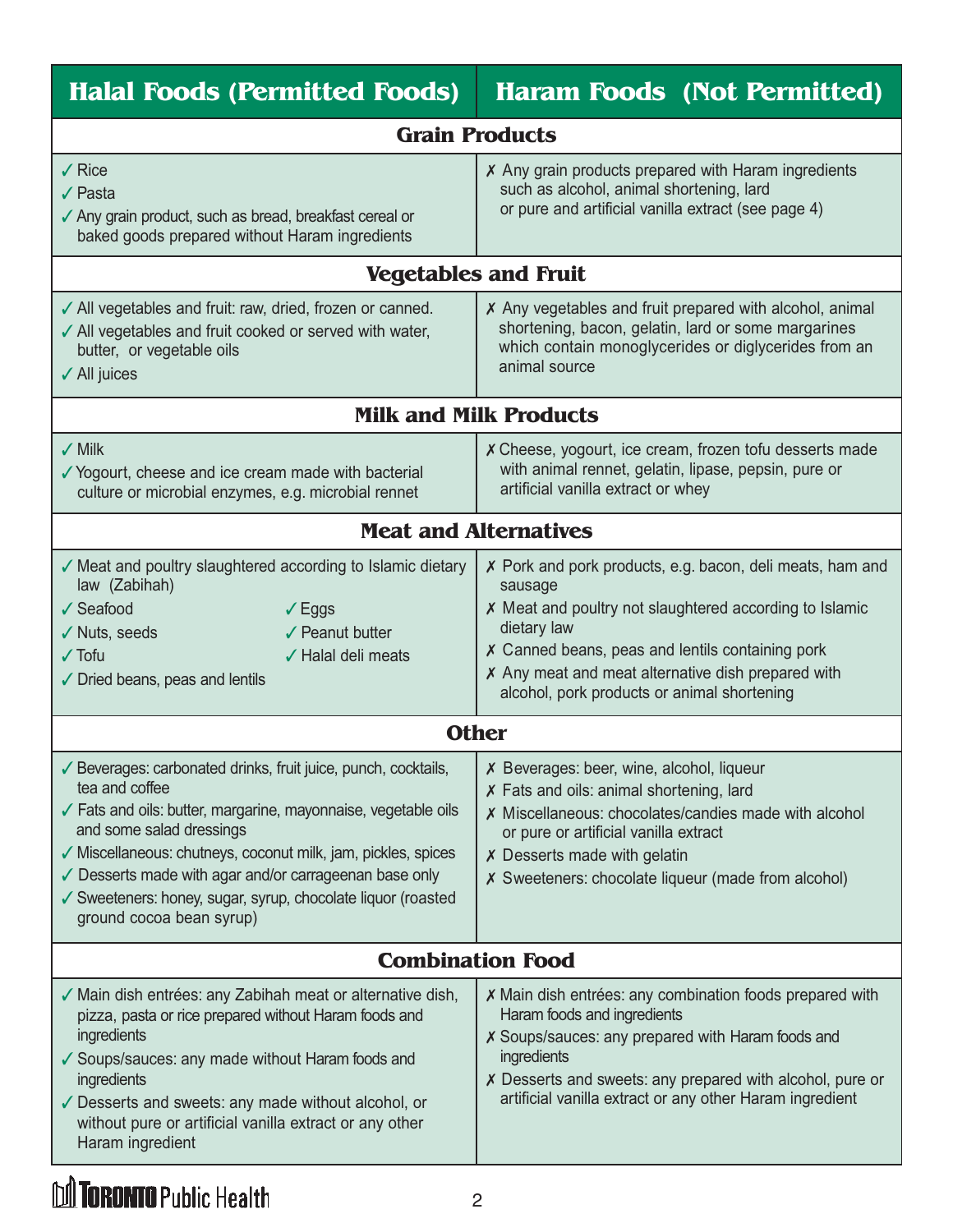## **Guidelines for Serving Halal Foods**

#### **Halal Certified Food**

Many foods are clearly Halal or clearly Haram. However, certain foods are difficult to classify because of the ingredients they contain. Check for Halal certification or read food labels. Check carefully each time you buy food products, as manufacturers may change ingredients without notice.

For meat and poultry to be Halal, it must be slaughtered according to Islamic dietary laws (Zabihah). Serving appropriate vegetarian or plant-based foods is encouraged. For more information and food choices, please see the Halal Foods (Permitted Foods) listed on page 2. Most foods are considered Halal except the following:

#### **Haram Foods (Not Permitted)**

- Pork and its by-products e.g. gelatin, lipase, pepsin
- Meat from animals not slaughtered according to the Islamic dietary law
- Alcohol and foods prepared with alcohol e.g. candies and cakes that include alcohol such as rum cake
- Foods made with pure or artificial vanilla extract (vanilla is prepared with alcohol)
- Foods containing blood and blood by-products e.g. blood pudding
- Foods made with any of the following: whey prepared with non-microbial enzyme, rennet, animal shortening, monoglycerides and diglycerides from an animal source, sodium stearoyllactylate, L-cysteine.

#### **Halal Web Site Information**

To investigate further specific foods or ingredients, call the manufacturer of the product or refer to these Web sites:\*

- 
- www.eat-halal.com www.isnacanada.com.
- 
- www.ifanca.org www.emro.who.int/publications/index.htm

\*These Web sites contain third-party information provided through links to other Internet sites. Toronto Public Health is not responsible for the content of these sites and does not necessarily endorse the information presented there.